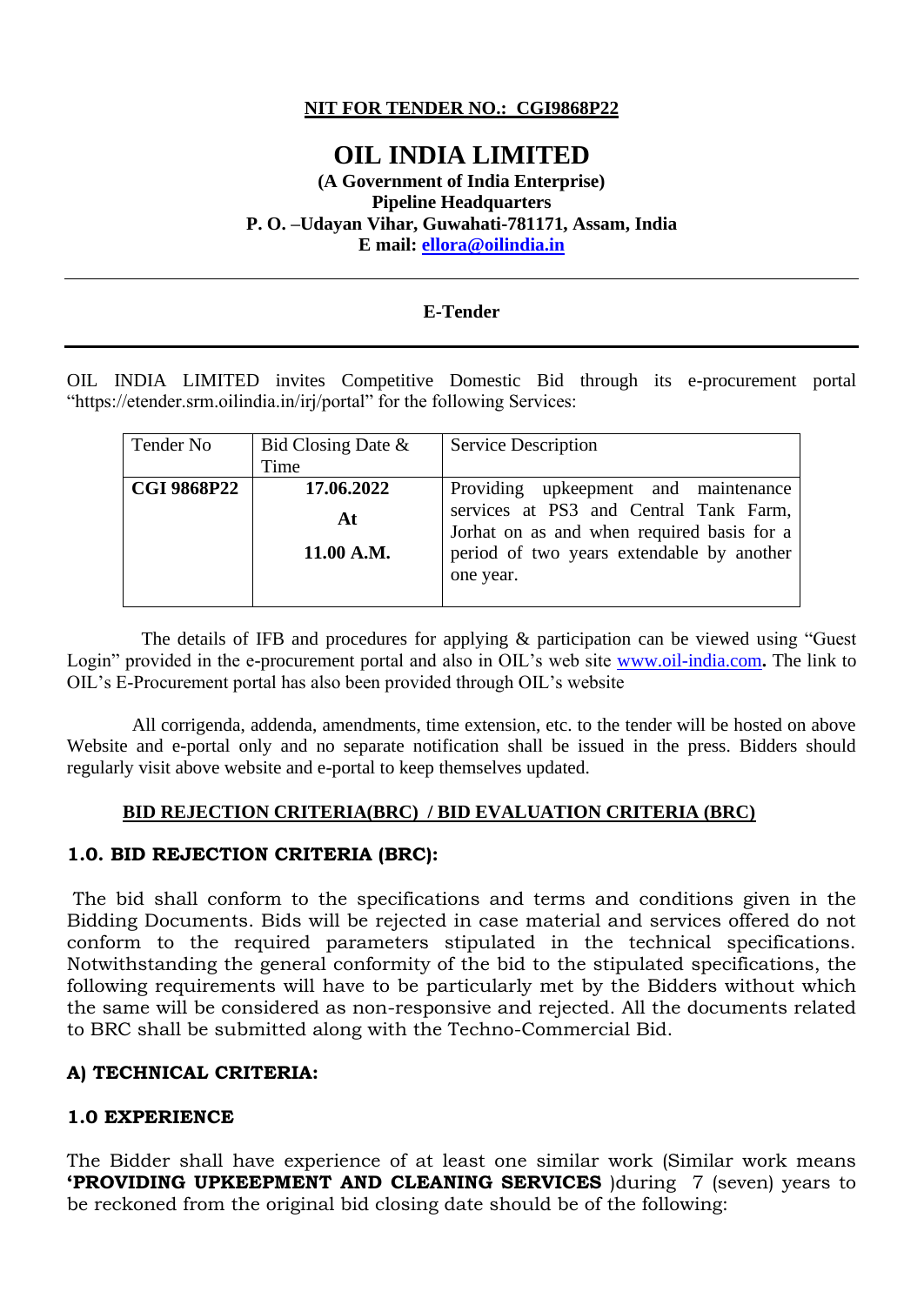(i) One similar completed works costing not less than **Rs 10,59,200.00**

# **NOTE:**

(i) A job executed by a bidder for its own organization / subsidiary cannot be considered as experience for the purpose of meeting BEC.

(ii) In case of tenders for Annual rate contracts / Maintenance and Service contracts, if the prospective bidder is executing rate / maintenance /service contract which is still running and the contract value / quantity executed prior to due date of bid submission is equal to or more than the minimum prescribed value in the BEC such experience will also be taken in to consideration provided that the bidder has submitted satisfactory work / supply / service execution certificate issued by end user.

### **B) FINANCIAL EVALUATION CRITERIA:**

The following Financial criteria shall have to be met by the bidder:-

(i) Annual Financial Turnover during any of preceding three financial/accounting years from the original bid closing date shall be at least **Rs6,35,600.00**

### **For consortium:**

At least one member of the consortium to meet the above criteria of 50% turnover.

The other members of consortium should meet minimum 25% turnover requirement.

# **Period for consideration:**

In any of preceding 3 financial years

(ii)**Net worth** of the bidder must be positive for preceding financial/ accounting year.

(iii)Considering the time required for preparation of financial statements, if the last date of preceding financial/accounting year falls within the preceding six months reckoned from the original bid closing date and the financial statements of the preceding financial/accounting year are not available with the bidder then the financial turnover of the previous three financial/accounting years excluding the preceding financial/accounting year will be considered. In such cases, the Net Worth of the previous financial/accounting year excluding the preceding financial/accounting year will be considered. However, the bidder has to submit an affidavit/undertaking certifying that the balance sheet/financial statements for the financial year\_\_\_\_\_\_\_\_\_(as the case may be)has actually not been audited so far.

# **Notes:**

1) For proof of annual turnover and net worth any one of the following document must be submitted along with the bid:-

a) A certificate issued by a practicing chartered/cost accountant (with membership number and firm registration number),certifying the annual turnover and net worth as per format described in **ANNEXURE-AA**.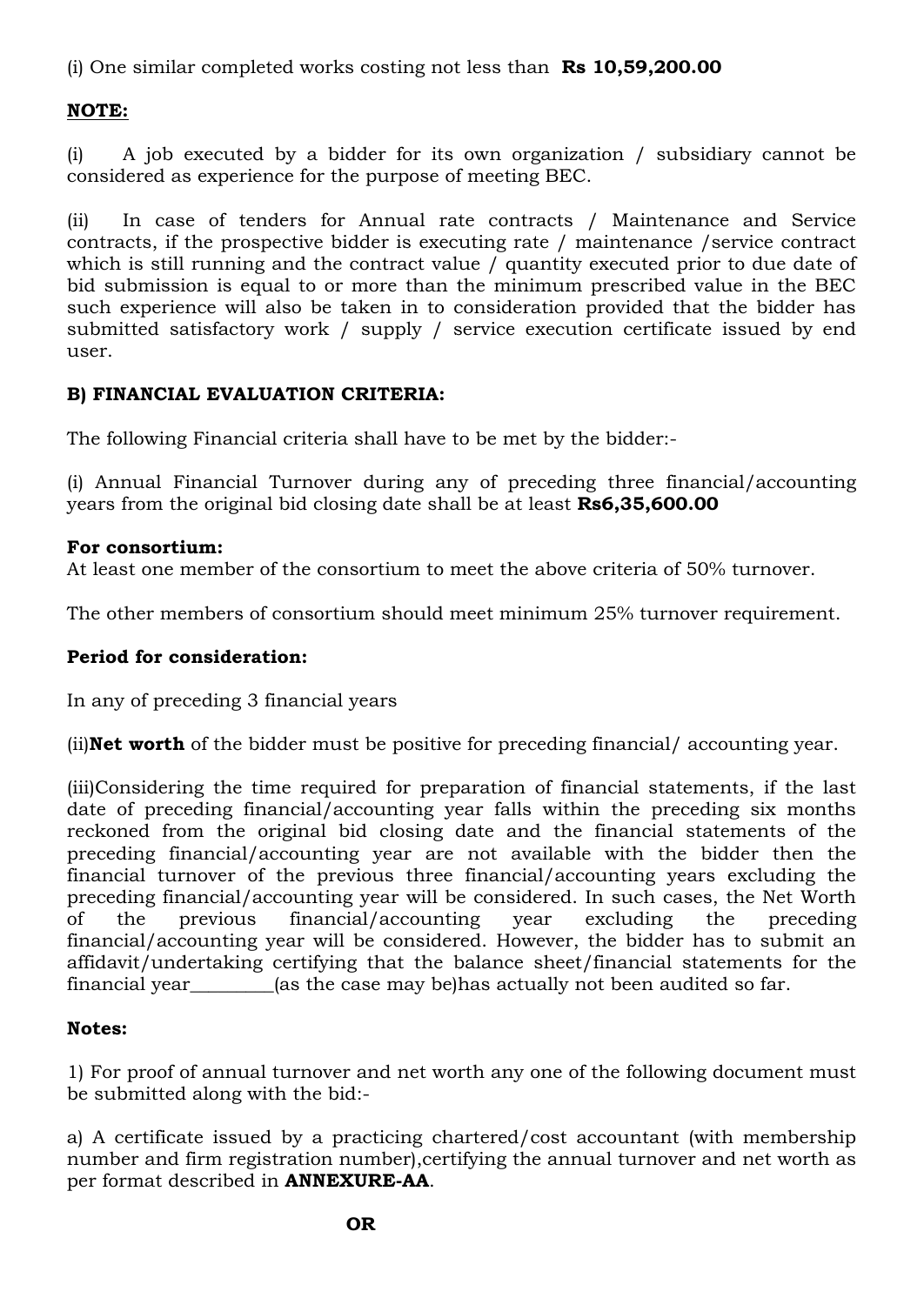b) Audited balance sheet along with profit and loss account.

C)Mentioning UDIN(Unique document identification number) is mandatory for all certificates issued with w.e.f February 1,2019 by certered Account in practice.

2) In case the bidder is a central govt. organization/PSU/state govt. organization/semi-state govt. organization or any other central/state govt. undertaking, where the auditor is appointed only after the approval of Comptroller and Auditor General of India and the Central Government, their certificates may be accepted even though FRN is not available. However, bidder to provide documentary evidence for the same.

### **2.0 COMMERCIAL:**

2.1 Bidder shall furnish Bid Security along with Bid. Bid security shall be furnished as a part of 'Techno-Commercial Bid'. Any bid not accompanied by a proper bid security will be rejected.

In case of e-Tender, Bidder shall submit original document to the address as specified with BCD and scanned copy shall be submitted along with the e-Tender.

2.2 Any bid received in the form of Telex/Cable/Fax/E-mail/ Telephone call will not be accepted.

2.3 Bid shall be typed or written in indelible ink and original bid shall be signed by the Bidder or their authorized representative on all pages failing which the bid will be rejected. Rates shall be quoted in figures as well as in words.

In case of e-Tender, Bidder shall submit scanned copy of the signed bid as mentioned above as per e-Tendering procedure.

2.4 Bid shall contain no inter-lineation, erasures or overwriting except as necessary to correct errors made by Bidder, in which case such corrections shall be initialled by the person(s) signing the bid. However, white fluid should not be used for making corrections. Any bid not meeting this requirement shall be rejected.

2.5 The Techno-Commercial Bid should not have any price indication.

2.6 Any bid containing false statement will be rejected.

2.7 Bidders must quote clearly and strictly in accordance with the price schedule outlined in Bidding Documents, otherwise the bid will be rejected.

2.8 The Bid Documents are not transferable. Bids made by parties who have not purchased the Bid Documents from the Company will be rejected.

2.9 Any Bid received by the Company after the deadline for submission of bids prescribed by the Company will be rejected.

2.10 Price quoted by the successful Bidder must be firm during the performance of the Contract and not subject to variation on any account. A bid submitted with an adjustable price will be treated as non-responsive and rejected.

2.11 The following Clauses with all its sub-clauses should be agreed in toto, failing which the bid will be rejected.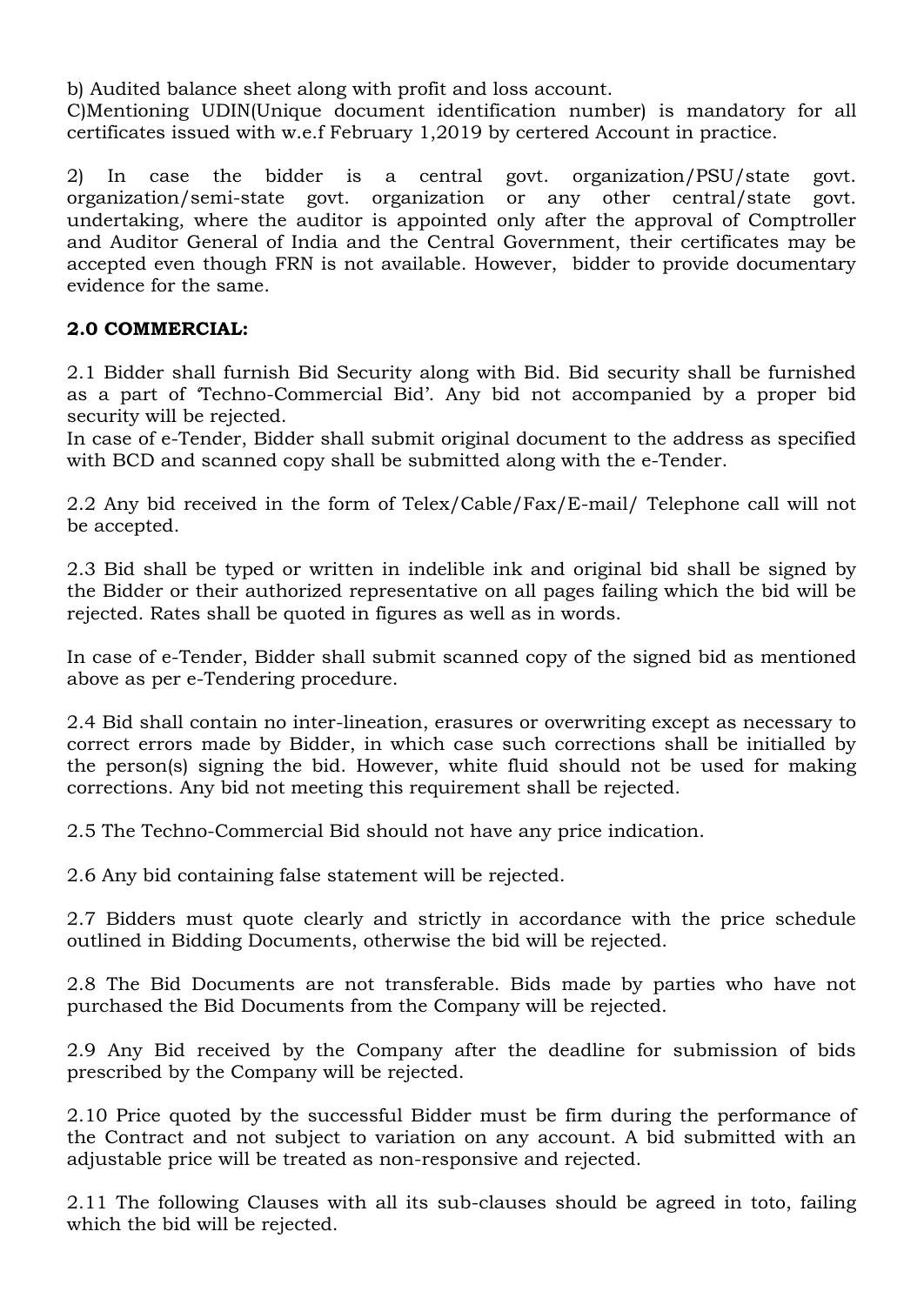- a) Performance Security Clause
- b) Force Majeure Clause
- c) Termination Clause
- d) Settlement of disputes Clause
- e) Liquidated Damages Clause.
- f) Acceptance of Jurisdiction and applicable law.
- g) Tax liabilities clause.
- h) Insurance clause.
- i) With holding clause.
- j) Liability clause.

### **3.0 GENERAL:**

3.1 In case Bidder takes exception to any clause of Tender Document not covered under BEC/BRC, then the Company has the discretion to load or reject the offer on account of such exception if the Bidder does not withdraw/ modify the deviation when/as advised by the Company. The loading so done by the Company will be final and binding on the Bidders. No deviation will however, be accepted in the clauses covered under BEC/BRC.

3.2 **To ascertain the substantial responsiveness of the bid the Company reserves the right to ask the Bidder for clarification in respect of clauses covered under BEC/BRC also and such clarification fulfilling the BEC/BRC clauses must be received on or before the deadline given by the Company, failing which the offer will summarily rejected.**

3.3 In case, any of the clauses in the BRC contradict with other clauses of Bid Document elsewhere, then the clauses in the BRC shall prevail.

3.4 Any exceptions/deviations to tender must be spelt out by Bidder in their 'Techno-Commercial' bid only. Any additional information/terms/ conditions furnished in sealed 'Price Bid' will not be considered by Company for evaluation/award of contract.

3.5 Bidder shall fulfil all the relevant clauses applicable in case of legacy system or e-Tender whichever is applicable.

### 3.6 **The originals of such documents [furnished by bidders(s)] shall have to be produced by bidder(s) to OIL as and when asked for.**

3.7 **In case, if L-1 bidder happens to be more than one, contract will be awarded on the basis of draw of lots.**

### 4.0 BID EVALUATION CRITERIA (BEC):

4.1 The bids conforming to the technical specifications, terms and conditions stipulated in the bid documents and considered to be responsive after subjecting to the Bid Rejection Criteria will be considered for further evaluation as per the Bid Evaluation Criteria given below:

4.2 To ascertain the inter-se-ranking, the comparison of the responsive bids will be made on the basis of total cost of various works envisaged under the contract.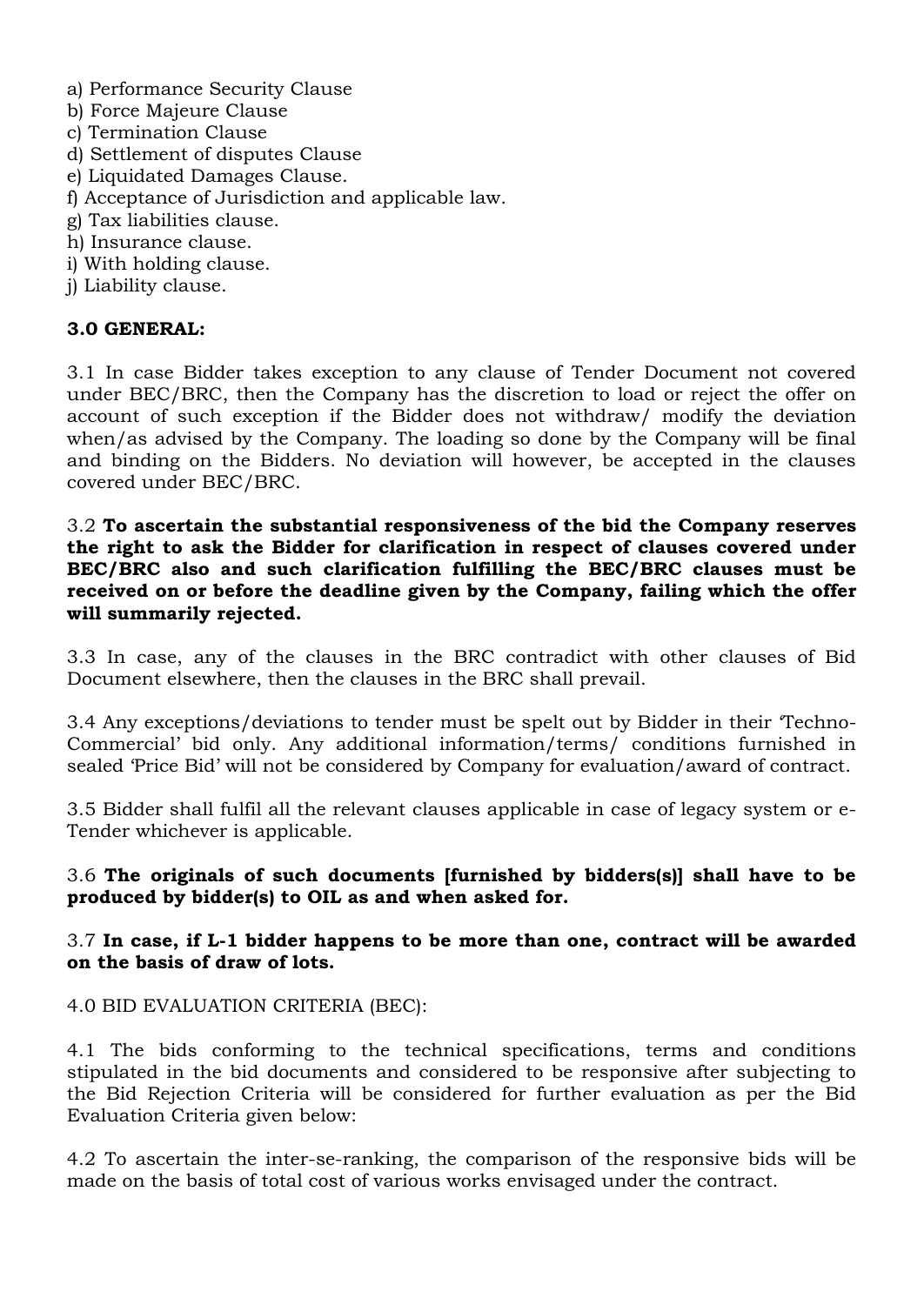4.3 **In case more than one bidder emerges as lowest bidder due to equal rate quoted by the bidder, then the lowest bidder will be decided by draw of lots. Company's decision in this regard is final and binding to all bidders.**

**4.4 Any discount/rebates offered shall not be considered for evaluation of bids. However, if the lowest bidder happens to be the final acceptable bidder for award of contract and if they have offered any discount/rebate the contract shall be awarded after taking into consideration such discount/rebate after negotiation or otherwise.**

**4.5 Original Bid closing date will be considered for evaluation of BRC criteria even in case of any extension of the original Bid Closing Date.**

5.0 BID REJECTION CRITERIA (BRC):

It is important to explicitly include all such terms and conditions which are considered absolutely necessary to be accepted by bidder without any deviation. Tender document should have a stipulation that deviation to such criteria shall make the bid liable for rejection. Broadly the following are to be included in the tender as bid rejection criteria:

a) Deviation to the following provision of the tender document:

i. Firm price ii. EMD / Bid Bond iii. Scope of work iv. Specifications v. Price Schedule vi. Delivery / Completion Schedule vii. Period of Validity of Bid viii. Liquidated Damages ix. Performance Bank Guarantee / Security deposit x. Guarantee of material / work xi. Arbitration / Resolution of Dispute xii. Force Majeure xiii. Applicable xiii. Applicable Laws xiv. Integrity Pact, if applicable xv. Any other condition specifically mentioned in the tender documents